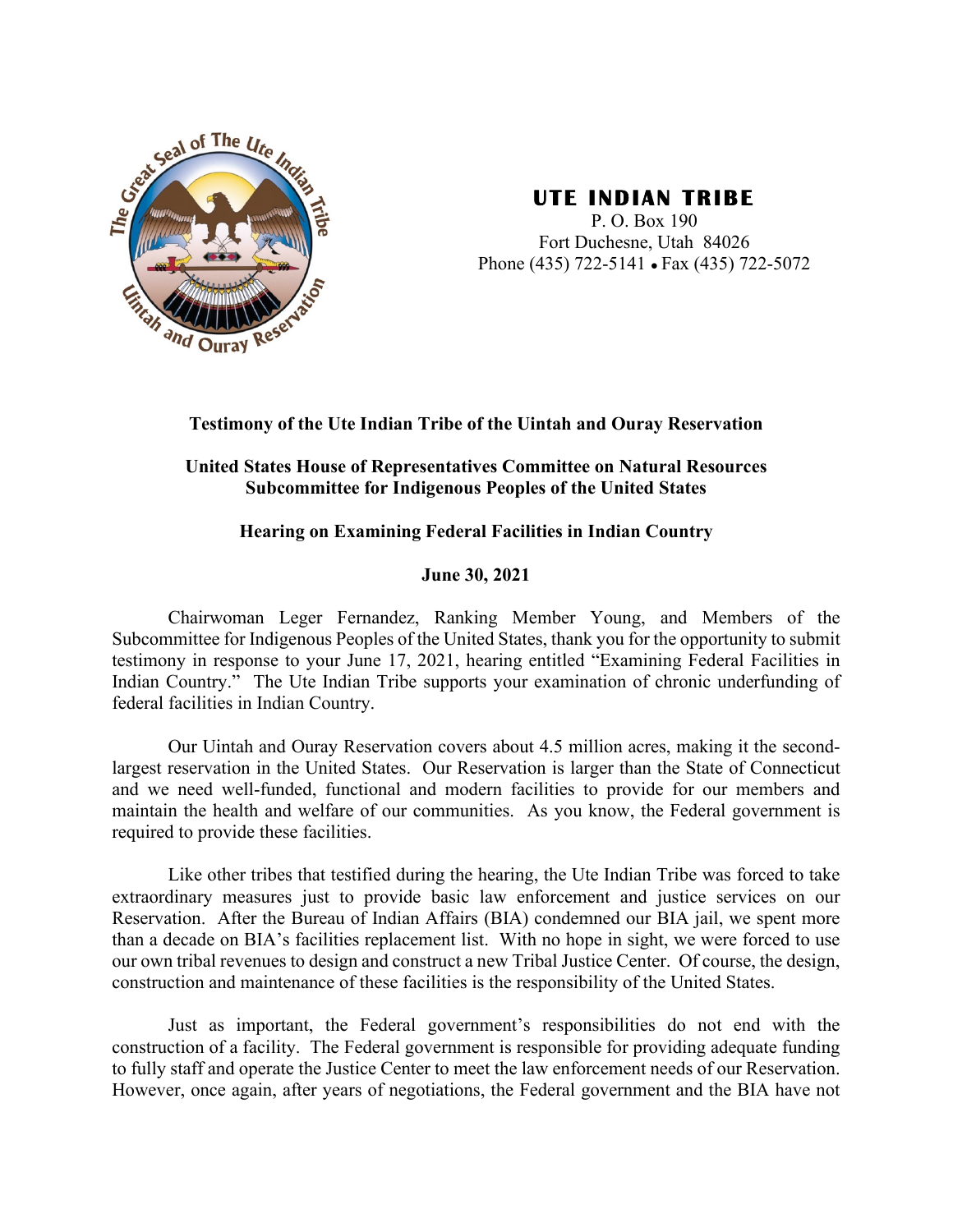provided the funding or resources necessary to staff the Justice Center to meet law enforcement needs on our Reservation.

## **Tribal Justice Center**

In 2006, BIA condemned its lone detention center on our Reservation. When our facility was closed, BIA committed to replacing it as soon as possible, and BIA placed the facility at the top of its law enforcement replacement priority list. BIA went so far as to complete a pre-planning study for a new facility with the Tribe. However, by the time the pre-planning study was completed, BIA had stopped funding law enforcement facilities construction, including detention centers and tribal courts.

After more than a decade on the BIA's facility replacement waitlist, and without a detention center, the Tribe took matters into its own hands. In close consultation with BIA's Office of Facilities Management and Construction, relevant Congressional Committees, and federal health, safety, and space utilization standards, the Tribe decided to use tribal funds to construct a new Tribal Justice Center.

In 2017, the Tribe opened its new \$38 million Tribal Justice Center. Construction of the facility was completed with only tribal funds. The facility includes over 105,000 square feet of space, spans over 15 acres, and includes 60 adult short/long term beds, 40 juvenile beds, and houses our tribal courts. The Justice Center meets all BIA and United States Department of Justice standards and program requirements to protect staff and persons incarcerated at the facility.

However, facilities construction is only half the story. Once these facilities are constructed, BIA still needs to provide the funding to staff and operate facilities to meet tribal needs. The chronic underfunding of the services that BIA provides Indian tribes is a national disgrace. Congress must take action to fulfill these important treaty and trust responsibilities. These agreements between the Federal government and Indian tribes were critical to the foundation and success of the United States.

#### **Staffing and Operating our Tribal Justice Center**

The Bureau of Indian Affairs Office of Justice Services (BIA-OJS) administers law enforcement services for the Tribe as a direct service function. BIA-OJS was directly involved over a three-year period in the development and completion of the new Tribal Justice Center. However, now that the Justice Center is constructed and ready to operate, BIA-OJS still has not sought or provided the federal funding to fully staff and operate the Justice Center.

BIA-OJS provides just 5 full-time correction officers to run a 100-bed detention facility. This is unacceptable. BIA-OJS advises us that it needs a total of \$4,844,000 to fully operate our detention center at federally mandated standards. This includes \$2,675,464 for the adult wing and \$2,169,422 for the juvenile section.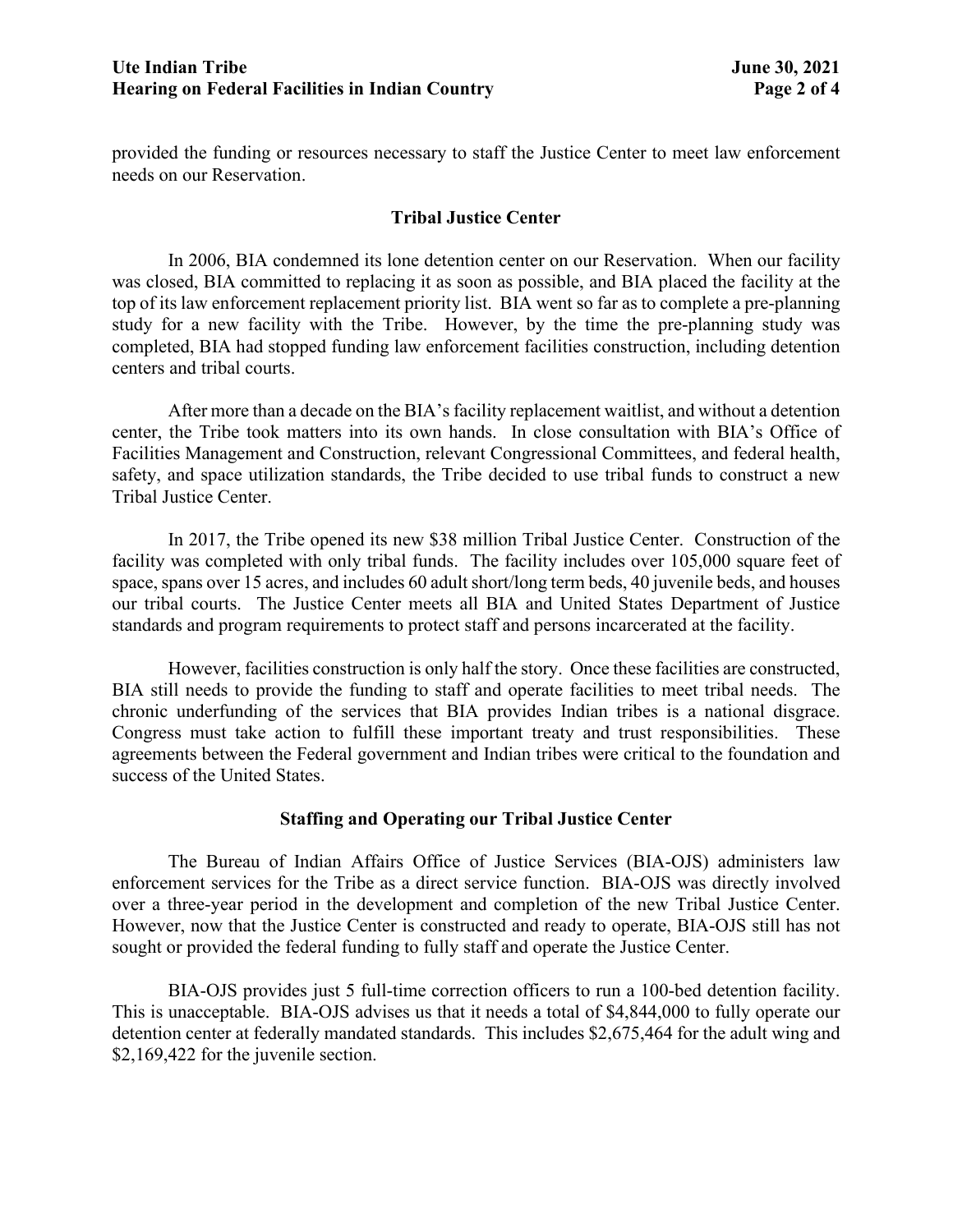#### **Ute Indian Tribe June 30, 2021 Hearing on Federal Facilities in Indian Country Page 3 of 4**

Even worse, until the Justice Center is fully staffed, BIA is forced to use federal funds to house many detainees in county jails. We have adequate space in our Justice Facility to take violent offenders, drug dealers, and individuals with outstanding warrants off our streets. Yet, every two weeks, BIA-OJS uses federal funds to send 30 or more adults to county detention facilities under a separate outsourcing contract with the county.

BIA's failure to adequately staff the Justice Center has also resulted in a situation in which our tribal judges are forced to release one prisoner to detain another. BIA law enforcement has told tribal judges that warrant enforcement must slow down because the United States cannot afford to house these offenders in county jails.

The lack of funding for these programs is also undercutting Congressional intent. We cannot enforce the Violence Against Women Act and the jurisdictional provisions of the Tribal Law and Order Act if our federal partners do not take adequate steps to ensure these staffing issues are addressed.

In anticipation of staffing shortages, the Tribe and BIA previously entered into a Memorandum of Understanding (MOU) under the authority of the Indian Law Enforcement Reform Act, 25 U.S.C. § 2804(e), to ensure that maintenance and ongoing operations would be funded for the Justice Center. Under the MOU, the Tribe funds various law enforcement officers who supplement existing BIA law enforcement services. Under the MOU, the Tribe has historically funded more than 50 percent of on-reservation law enforcement operations. The purpose of the MOU was to provide "stop-gap" funding to cover these operations and management costs while the Tribe's Indian Self-Determination and Education Assistance Act, P.L. 93-638, funding contract was finalized and approved by BIA. This contract was never fulfilled.

In addition, while tribal courts have operated in BIA-funded buildings for more than 50 years, in the last ten years, the Office of Management and Budget (OMB) determined that the construction, operation, and maintenance of tribal courts is a tribal responsibility. OMB did this without any congressional action and no tribal consultation. Tribal court programs are primarily funded under Indian Self-Determination and Education Assistance Act contracts, also known as "638 Contracts." OMB did not take into account that a 638 Contract can be retroceded by a tribe to the Federal government at any time. As a result, there is no question that these are federal responsibilities.

#### **Bureau of Indian Affairs Leasing Authority**

BIA-OJS needs its own justice center leasing authority to fully staff our Justice Facility. During the hearing, the Assistant Secretary for Indian Affairs' Deputy Assistant Secretary for Management, Jason Freihage, testified before the Subcommittee that BIA only has the leasing authority under P.L. 93-638, section 105*(l)* of the Indian Self-Determination and Education Assistance Act and, currently, this leasing and funding authority is limited to education and healthcare contracted or compacted services, not direct services that BIA-OJS provides.